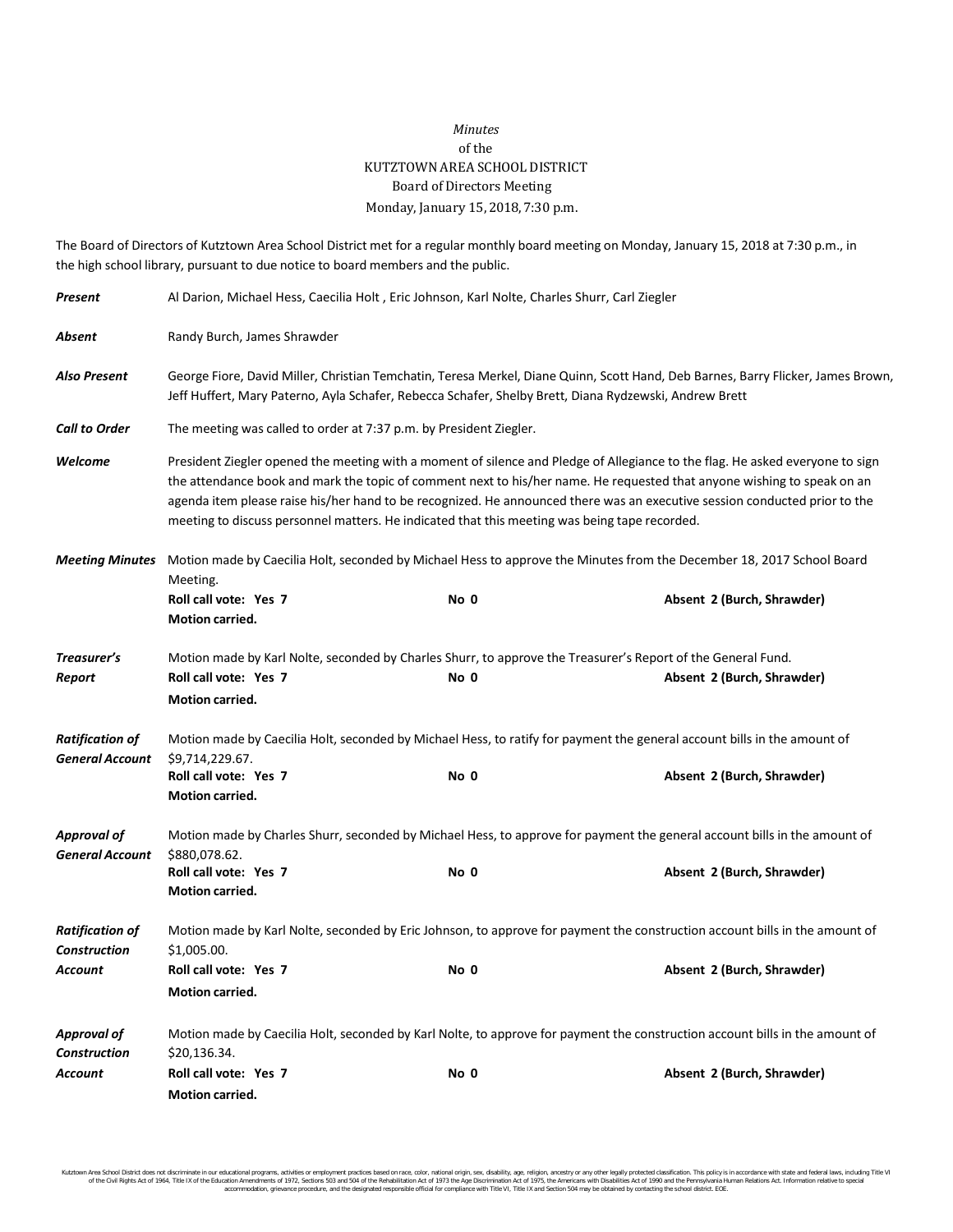## **Communications & Reports**

| Report                            | Superintendent's Dr. Fiore recognized Jen Wyland and Shelby Brett for obtaining the Environmental Stewardship Award from the Kutztown<br>Borough.            |            |                                                                                                                 |  |                                                                                                                              |  |
|-----------------------------------|--------------------------------------------------------------------------------------------------------------------------------------------------------------|------------|-----------------------------------------------------------------------------------------------------------------|--|------------------------------------------------------------------------------------------------------------------------------|--|
|                                   | Dr. Fiore reported on the results of the Berks County Science Fair and congratulated the students and advisors.                                              |            |                                                                                                                 |  |                                                                                                                              |  |
|                                   |                                                                                                                                                              |            | Dr. Fiore reported the district is hosting our 2 <sup>nd</sup> annual STEAM Factory event on February 16, 2018. |  |                                                                                                                              |  |
| <b>Resolution</b>                 | Bond Parameters Presented by Mr. Scott Kramer, RBC Capital Markets                                                                                           |            |                                                                                                                 |  |                                                                                                                              |  |
| <b>Resolution</b>                 | Bond Parameters Motion made by Karl Nolte, seconded by Michael Hess, to adopt a parameters resolution to authorize the board to proceed per<br>the attached. |            |                                                                                                                 |  |                                                                                                                              |  |
|                                   | Roll call vote: Yes 7<br>Motion carried.                                                                                                                     |            | No 0                                                                                                            |  | Absent 2 (Burch, Shrawder)                                                                                                   |  |
| <b>Budget</b><br>Presentation     | Presented by Mr. David Miller                                                                                                                                |            |                                                                                                                 |  |                                                                                                                              |  |
| <b>Board Committee</b><br>Reports | T.C.C.                                                                                                                                                       | No report. |                                                                                                                 |  |                                                                                                                              |  |
|                                   | <b>PSBA</b>                                                                                                                                                  | No report. |                                                                                                                 |  |                                                                                                                              |  |
|                                   | <b>BCIU</b>                                                                                                                                                  | No report. |                                                                                                                 |  |                                                                                                                              |  |
|                                   | <b>BCTC</b>                                                                                                                                                  | No report. |                                                                                                                 |  |                                                                                                                              |  |
|                                   | P & C                                                                                                                                                        | No report. |                                                                                                                 |  |                                                                                                                              |  |
|                                   | ECC                                                                                                                                                          | No report. |                                                                                                                 |  |                                                                                                                              |  |
|                                   | <b>Facilities</b>                                                                                                                                            | No report. |                                                                                                                 |  |                                                                                                                              |  |
|                                   | <b>Secondary</b><br>Programming<br>and Scheduling                                                                                                            | No report. |                                                                                                                 |  |                                                                                                                              |  |
| <b>Temporary</b>                  |                                                                                                                                                              |            |                                                                                                                 |  | Motion made by Eric Johnson, seconded by Caecilia Holt, to appoint Teresa Merkel as temporary secretary to the Kutztown Area |  |

*Secretary*

Board Board of School Directors, at a prorated stipend of \$2,500.00 for the 2017-2018 school year beginning on January 16, 2018.

**Motion carried.**

**Roll call vote: Yes 7 No 0 Absent 2 (Burch, Shrawder)**

Kutztown Area School District does not discriminate in our educational programs, activities or employment practices based on race, color, national origh, sex, disability, age, religion, ancestry or any other legally prote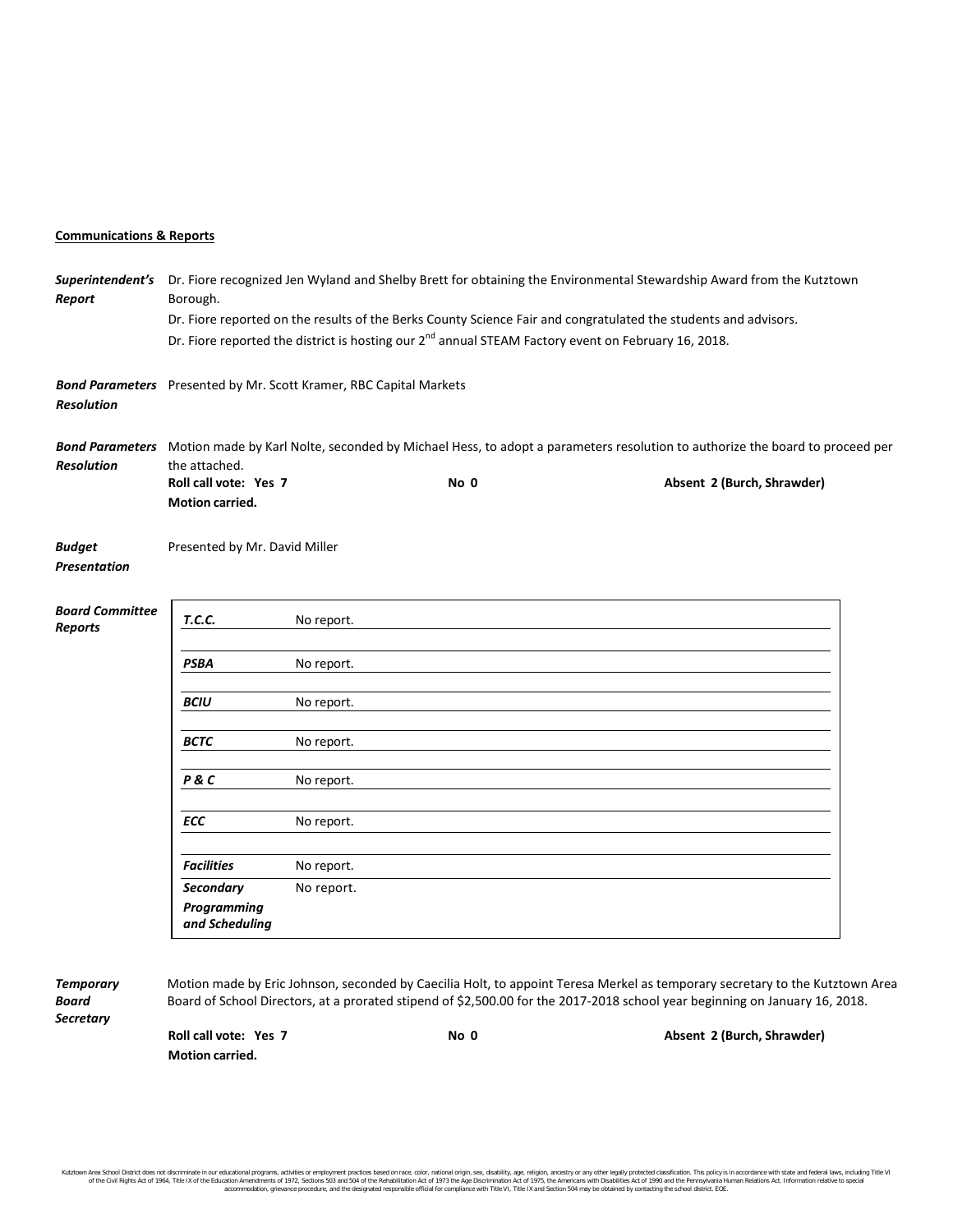| Personnel                                                 | Motion made by Michael Hess, seconded by Charles Shurr, to approve the following personnel items:                                                                                                                                           |                                 |                                                                                                                                          |  |  |  |
|-----------------------------------------------------------|---------------------------------------------------------------------------------------------------------------------------------------------------------------------------------------------------------------------------------------------|---------------------------------|------------------------------------------------------------------------------------------------------------------------------------------|--|--|--|
|                                                           | 1. The acceptance of the resignation of Carissa Stark as special education paraeducator at Kutztown Elementary School, effective<br>January 5, 2018.                                                                                        |                                 |                                                                                                                                          |  |  |  |
|                                                           | 2018.                                                                                                                                                                                                                                       |                                 | 2. The acceptance of the resignation of Katie Goodbrod as Winter Assistant Cheer Coach at the High School, effective January 3,          |  |  |  |
|                                                           | Jodi Follweiler                                                                                                                                                                                                                             | HS Boys' Assistant Tennis Coach | 3. The approval of the following coaches, advisors, and stipends for the 2017-2018 school year, effective January 16, 2018:<br>\$2200.00 |  |  |  |
|                                                           | All Personnel are Approved Pending the District's Receipt of All Mandated Credentials                                                                                                                                                       |                                 |                                                                                                                                          |  |  |  |
|                                                           | Roll call vote: Yes 7<br>Motion carried.                                                                                                                                                                                                    | No 0                            | Absent 2 (Burch, Shrawder)                                                                                                               |  |  |  |
| Accelerated<br><b>Budget Opt-Out</b><br><b>Resolution</b> | Motion made by Charles Shurr, seconded by Karl Nolte, to approve the Accelerated Budget Opt-Out Resolution per the attached.                                                                                                                |                                 |                                                                                                                                          |  |  |  |
|                                                           | Roll call vote: Yes 7<br><b>Motion carried.</b>                                                                                                                                                                                             | No 0                            | Absent 2 (Burch, Shrawder)                                                                                                               |  |  |  |
| E-Rate<br><b>Consulting</b><br><b>Services</b>            | Motion made by Caecilia Holt, seconded by Charles Shurr, to approve Debra M. Kriete, Esq. to perform E-rate Consulting Services<br>for the 2018-2019 fiscal year per the Category 2 Proposal at a rate of \$7,000 (same rate as last year). |                                 |                                                                                                                                          |  |  |  |
|                                                           | Roll call vote: Yes 7<br>Motion carried.                                                                                                                                                                                                    | No 0                            | Absent 2 (Burch, Shrawder)                                                                                                               |  |  |  |
| Acceptance of<br><b>Donations</b>                         | Motion made by Caecilia Holt, seconded by Karl Nolte, to approve the following acceptance of donations:                                                                                                                                     |                                 |                                                                                                                                          |  |  |  |
|                                                           | 1. The acceptance of a donation of \$100 from Alice Kehm in memory of her grandson who was a KHS graduate who passed away.<br>It is to be used for the KHS Art Department.                                                                  |                                 |                                                                                                                                          |  |  |  |
|                                                           | 2. The acceptance of a donation of \$25 from B. Braun Medical to be used for the Kutztown Elementary Student Activities<br>Account.                                                                                                         |                                 |                                                                                                                                          |  |  |  |
|                                                           | 3. The acceptance of a donation of \$25.24 from Coca Cola Give/Skybridge Americas, Inc. to be used for the Kutztown Elementary<br>Student Activities Account.                                                                               |                                 |                                                                                                                                          |  |  |  |
|                                                           | Roll call vote: Yes 7<br>Motion carried.                                                                                                                                                                                                    | No 0                            | Absent 2 (Burch, Shrawder)                                                                                                               |  |  |  |
| Kutztown<br><b>Strong</b><br>Partnership                  | Motion made by Eric Johnson, seconded by Caecilia Holt, to approve Kutztown Strong and Kutztown University to provide small<br>group sessions for secondary students at no cost to the district.                                            |                                 |                                                                                                                                          |  |  |  |
|                                                           | Roll call vote: Yes 7<br><b>Motion carried.</b>                                                                                                                                                                                             | No 0                            | Absent 2 (Burch, Shrawder)                                                                                                               |  |  |  |